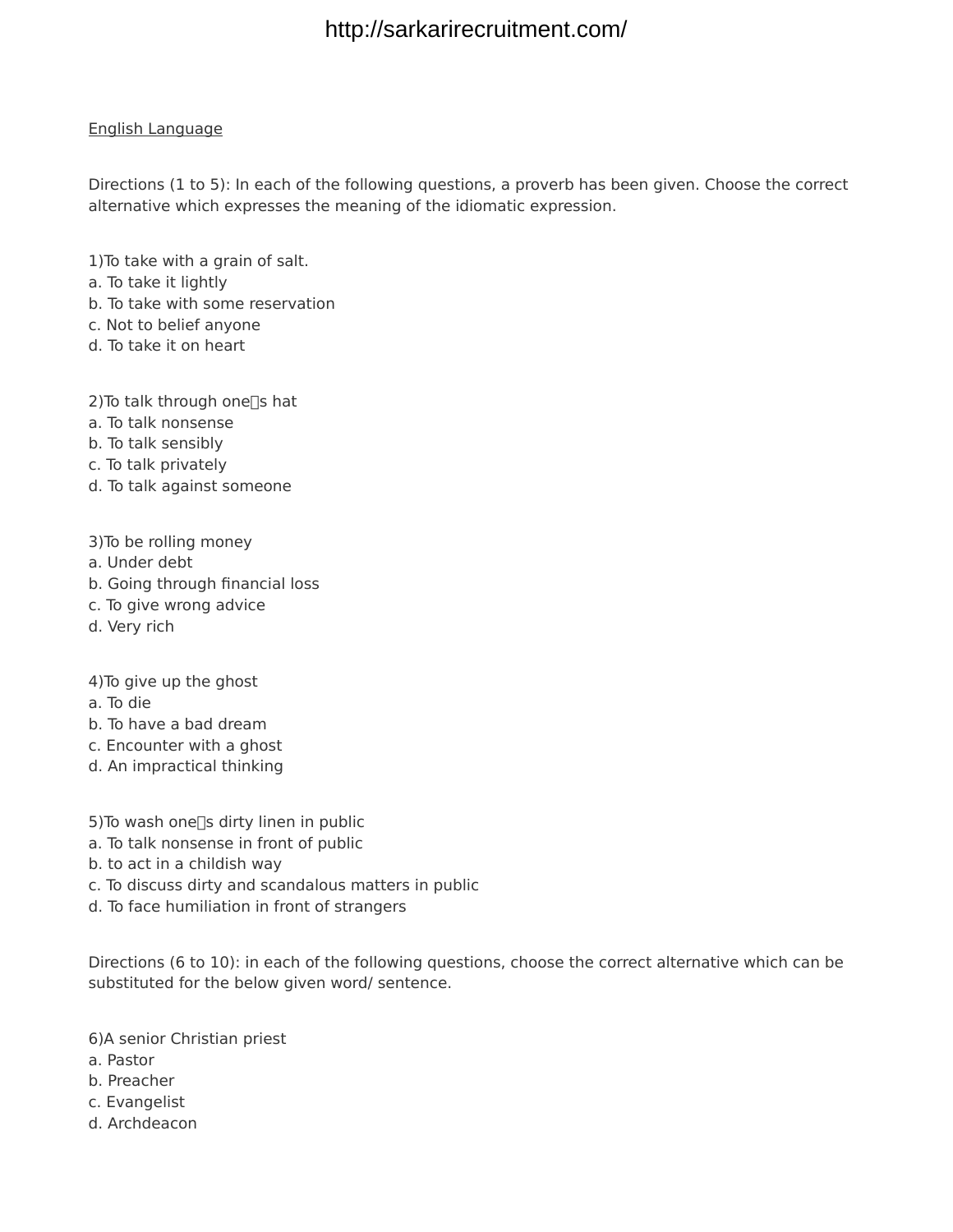- 7)A person who dabbles in a subject for enjoyment
- a. Drake
- b. Dilettante
- c. Estuary
- d. Erudite

8)Intended to teach or give moral instruction

- A. Didactic
- B. Diction
- C. Dictionary
- D. Instructor

9)A political leader appealing to popular desires and prejudices.

- a. Haranguer
- b. Demagogue
- c. Politician
- d. Agitator

10)Fear of Needles

- a. Belenophobia
- b. Bibliophobia
- c. Chionophobia
- d. Cryophobia

Directions (11 to 12): In each of the following passages, there are blanks each of which has been numbered. Choose the correct alternative to fill in the blanks appropriately.

11)Market share is 1. very important to a company, oddly sometimes more 2. than the bottom line. There is always great competition for new customers. Many times the efforts and resources devoted to 3., marketing and selling to new customers are at the expense of a company  $\eta$ s loyal customer base. This can even be seen at the local level. Where I live heating oil companies 4. offer new customers a deal for the first year in order to lure them in. This, of course, is done at the expense of old, loyal customers who have to make up the slack.

The result is that many savvy oil customers these days do a lot of shopping each year to find the best deal 5. is a thing of the past. On a national level the problem has gotten even more serious. A recent financial story in The New Yorker last month observed that there is almost universal recognition that customer service in this country has deteriorated. Such service is considered a □cost<sup>□</sup>. Companies are looking for the customers they don□t have so they are willing to spend on marketing and advertising but are not as interested in adding to their costs of service. The article made it sound a little like cynical dating. Companies are interested in luring you in but then once they have you; they don $\mathbb{R}$  quite value you as much as the next 6. customer they want to corral.

1. a. Usually b. Usual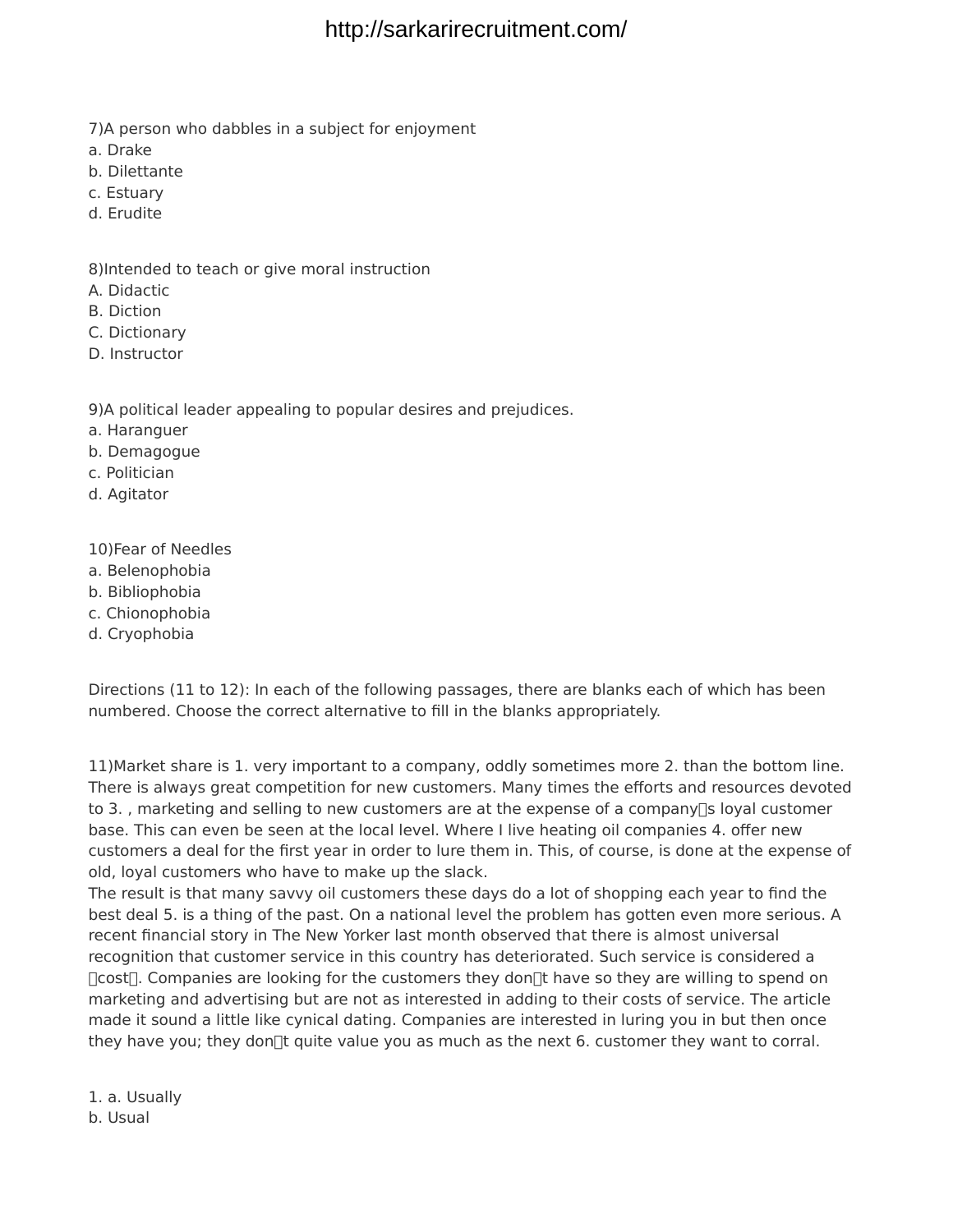c. Actually

- d. Maybe
- 2. a. Crucial
- b. Resourceful
- c. Important
- d. Required
- 3. a. Advert
- b. Advertising
- c. Loyalty
- d. Branding
- 4. a. Consistent
- b. Consistently
- c. Consider
- d. Regularly
- 5. a. Loyal
- b. Marketing
- c. Selling
- d. Loyalty
- 6. a. Potential
- b. Wanted
- c. Important
- d. Potent

12)Whether in politics, professional sports, or in business, []players<sup>[]</sup> 1. believe that because of their importance they can ride out any issue or problem. They can $\mathbb{R}$ t. We can all easily tick off a dozen or so examples, but the latest is surprising. Johnson & Johnson has 2. gone through a spate of recalls of tainted children [5] Tylenol and Motrin. The Company has generally kept a low profile and even contracted with a third party to buy up Motrin off retail shelves rather than announce an actual recall. And for the last decade it has been settling with claimants for a variety of injuries and death allegedly due from Ortho Evra, a contraceptive 3. made by its subsidiary, Ortho McNeil. It appears clear that the current management of J&J has not followed in the footsteps of the management that handled the Tylenol crisis of 1982 which is 4. cited as the quintessential example of crisis management in modern corporate history. Back then cyanide had been found in bottles of Tylenol in the Chicago area.  $|\&$  immediately issued public warnings, issued a product recall, created tamperproof packaging, and before long was back in business.The Company was up-front and willing to bite the bullet in the best interests of the public. Unfortunately that does not 5. to be the philosophy today. There is clearly a danger in believing one<sup>[]</sup> invincibility. The trust and respect of the public is at stake, and once lost, is very difficult to retrieve.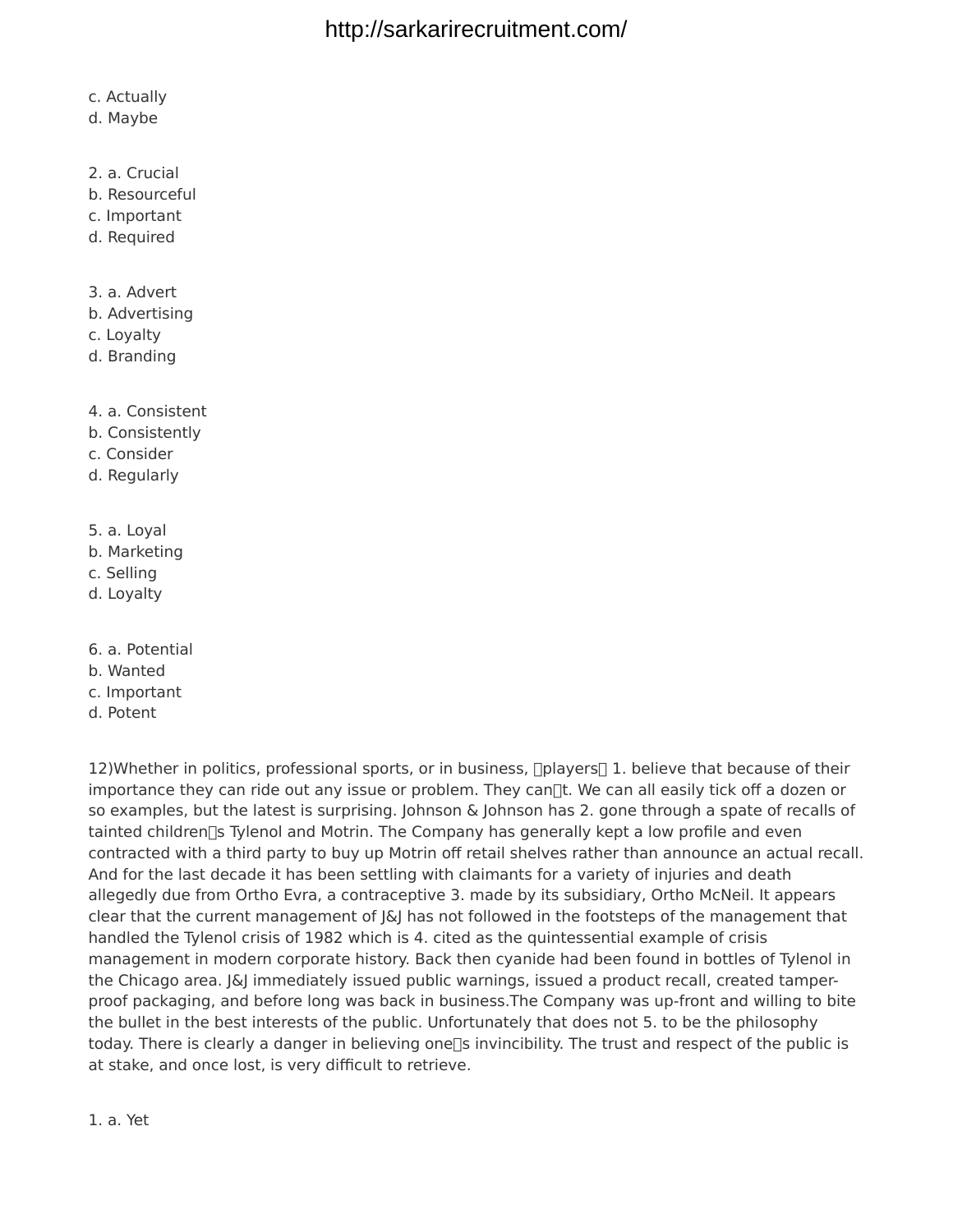b. Still

c. Will

d. want

2. a. Recently

b. Just

c Not

d. Now

3. a. Area

b. Patch

c. Now

d. When

4. a. Commonly

b. Now

c. Even

d. Often

5. a. Seem

b. Likely

c. Appear

d. Wish

Directions (13 to 15): In the following question, out of the given group of words, choose the correctly spelt word.

13)A. Dramatize

B. Nany

C. Muzle

D. Myrle

14)A. Sady

B. Naphthalene

C. Narcism

D. Nailve

15)A. Fonde

B. Foly

C. Makish

D. Fondant

Directions (16 to 20): In the following questions, one of the four sentences given in each question is grammatically wrong. Spot the grammatically wrong answer.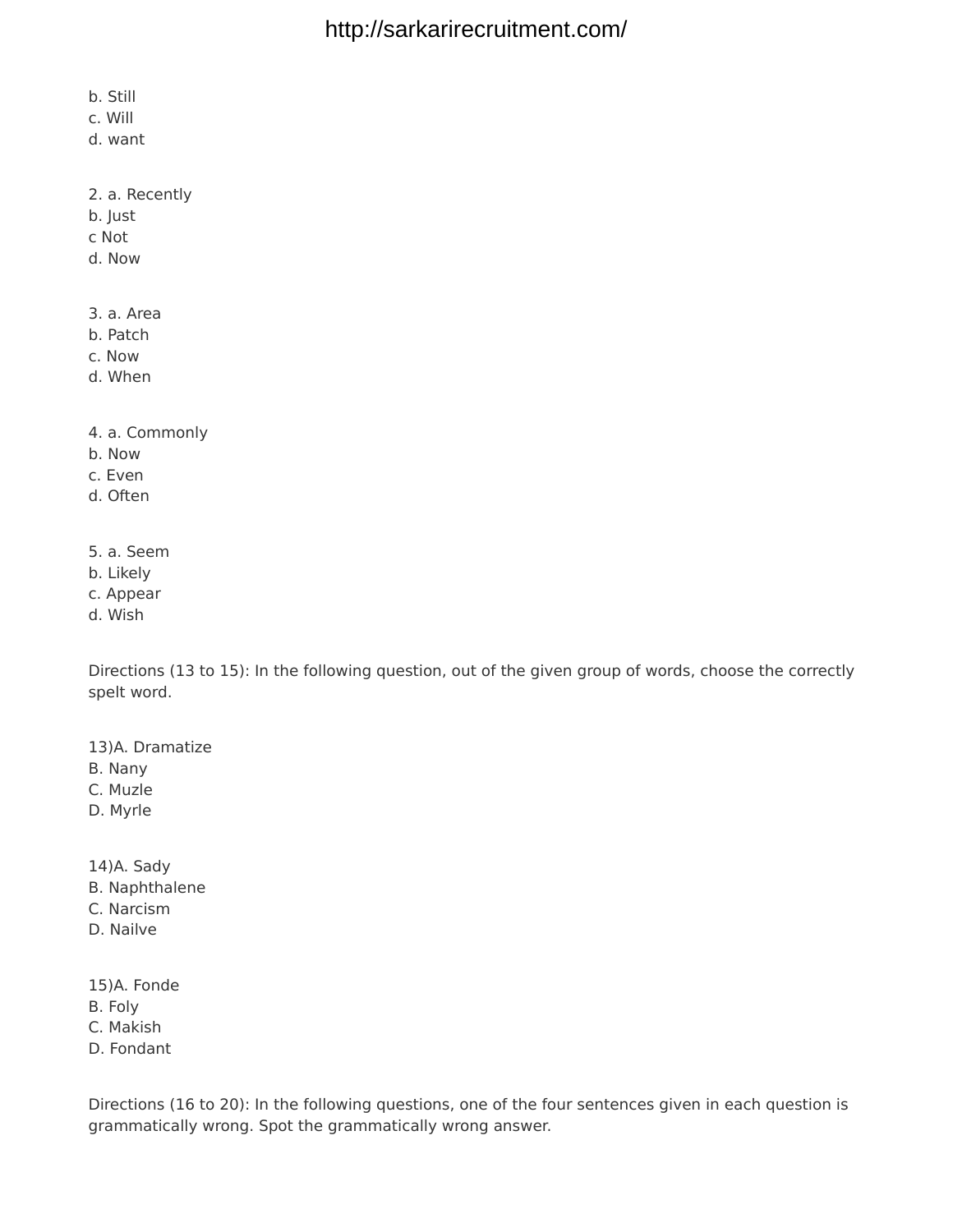16)A. One of the most difficult facilitation tasks is time management -- time seems to run out before tasks are completed. Therefore, the biggest challenge is keeping momentum to keep the process moving.

B. Develop the agendas together have key participants in the meeting.

C. Have someone designated to record important actions, assignments and due dates during the meeting.

D. Meeting management tends to be a set of skills often overlooked by leaders and managers.

17)A. Always start on time; this respects those who showed up on time and reminds late-comers that the scheduling is serious.

B. Always end meetings on time and attempt to end on a positive note.

C. As he has anticipated, an thundering iron gate fall nearby, barricading the entrance to the suite.

D. The curator felt a surge of adrenaline. How could he possibly know this?

18)A. An telephone was ringing in a darkness--a tinny, unfamiliar rings.

B. A collection of the world's most famous paintings seemed to smile down on him like old friends.

- C. Slowly, the fog began to lift.
- D. His eyes focused now on a crumpled flyer on his bedside table.

19)A. The hostess began reading choice excerpts from the inane article, and Langdon felt himself sinking lower and lower in his chair.

B. I cannot presume the authority to stop him.

C. The hall erupted in laughter.

D. And if I find who one of you provides that article, I have the consulate deport you. "

20)A. This photo takes less than an hour ago.

B. I cannot fully express my gratitude to the exceptional team

C. The spiked cilice belt that he wore around his thigh cut into his flesh, and yet his soul sang with satisfaction of service to the Lord.

D. A little over a year ago, Langdon had received a photograph of a corpse and a similar request for help.

Directions (21 to 25): Choose the correct sequence of the alternatives to form a logical and meaningful sentence.

21)A. Review the agenda at the beginning

B. And accept them.

- C. of each meeting, giving participants a chance to understand all
- D. proposed major topics, change them
- a. ABCD
- b. ABDC
- c. ACDB
- d. DCBA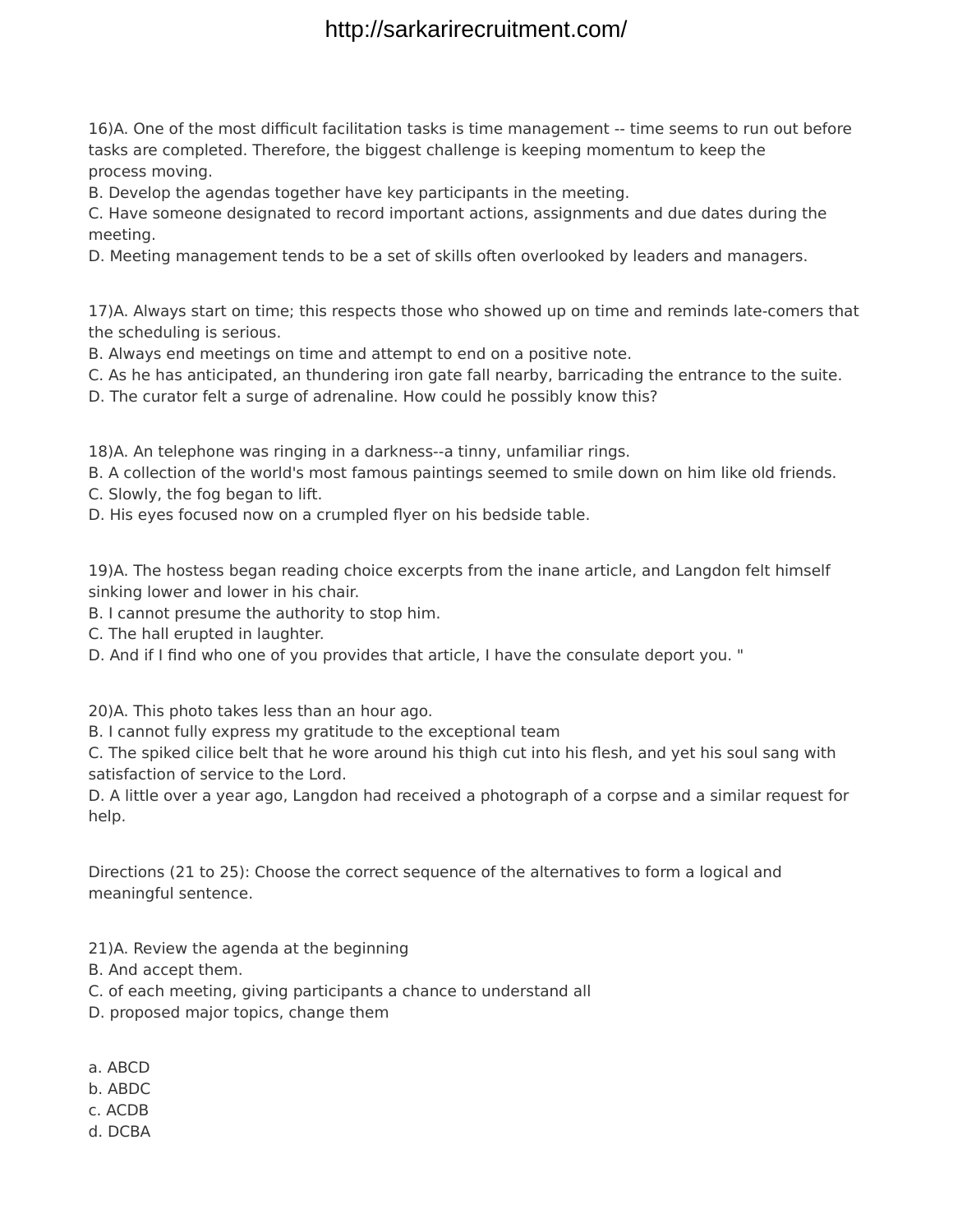- 22)A. Organizational performance involves the
- B. monitor progress toward the goals,
- C. recurring activities to establish organizational goals,
- D. and make adjustments to achieve those goals
- a. ADCB
- b. ACBD
- c. DCBA
- d. CBDA

23)A. it's very helpful to

- B. regularly conduct assessments of the
- C. Current performance of the organization.
- D. When seeking to improve the performance of an organization
- a. ABCD
- b. DCBA
- c. DABC
- d. CBDA
- 24)A. whether explicitly or implicitly,
- B. it helps to have some basis by which
- C. Once you've conducted assessments of your organization,
- D. To analyse the results.
- a. CABD
- b. DCBA
- c. ADCB
- d. ACBD
- 25)A. looking for ways to have their work make a
- B. In my travels around the country providing workshops on the topic of working spiritually,
- C. Difference and to feel energized in a richer way in their work.
- D. I $\Box$ ve found consistently that people are
- a. DCAB
- b. CBAD
- c. BDAC
- d. CABD

Directions (26 to 30): In each of the following questions, Keeping 1 and 6 sentences in a fixed order. Choose the correct alternative to decide the logical order between 1 and 6 sentences.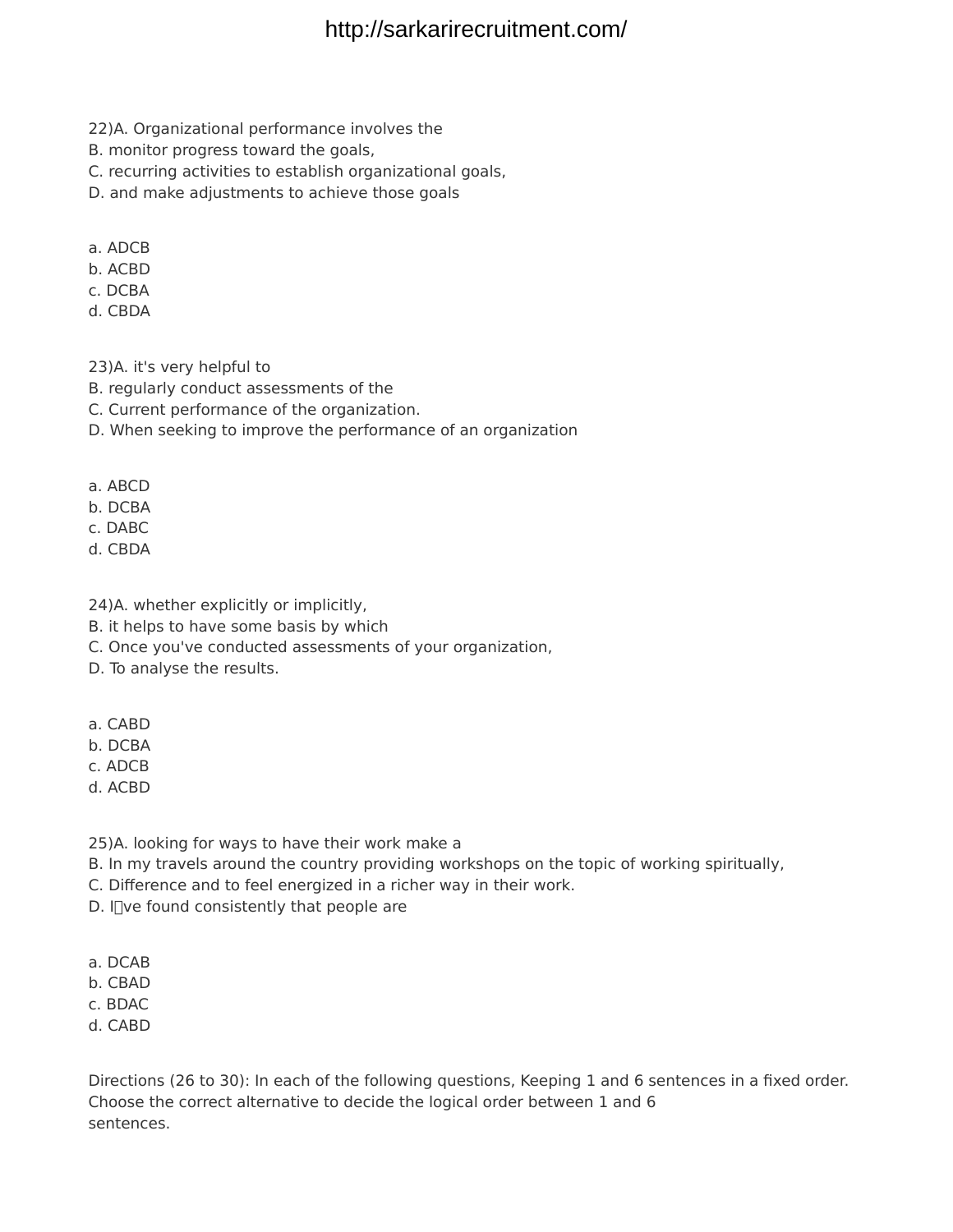26)1. Operations management focuses on carefully managing the processes to produce and distribute products and services.

A. Major, overall activities often include product creation, development, production and distribution.

B. Related activities include managing purchases, inventory control, quality control, storage, logistics and evaluations of processes.

C. A great deal of focus is on efficiency and effectiveness of processes.

D. Therefore, operations management often includes substantial measurement and analysis of internal processes.

6. Ultimately, the nature of how operations management is carried out in an organization depends very much on the nature of the products or services in the organization.

a. ADBC

b. CDBA

c. DCBA

d. ABCD

27)1. Waiting time is the third generic service output.

A. The lower the waiting time, the higher the level of supply chain service.

B. Waiting time is defined as the amount of time the customer must wait between ordering and receiving products

C. In the personal computer industry, a consumer may visit an electronics or computer specialty store, make a purchase, and carry home a computer with literally no waiting time.

D. Alternative supply chains offer consumers and end users choices in terms of the amount of waiting time required.

6. Alternatively, the customer may order from a catalogue or via the Internet and wait for delivery to the home or office.

a. BCDA

b. CBDA

c. DCBA

d. BADC

28)1. Supply chains provide additional service outputs to their customers.

A. The point to keep in mind is that there is no such thing as a homogeneous market where all consumers desire the same services presented in the same way.

B. They may differ in terms of which services are most important and in terms of the level of each of the services desired to accommodate their needs.

C. For example, some consumers may require immediate availability of a personal computer while others feel that waiting 3 days for a computer configured to their exact requirements is preferable.

D. In addition to the four generic service outputs discussed above, other researchers have identified services related to information, product customization, and after-sales support as critical to selected customers.

6. Additionally, customers differ in terms of how much they are willing to pay for services.